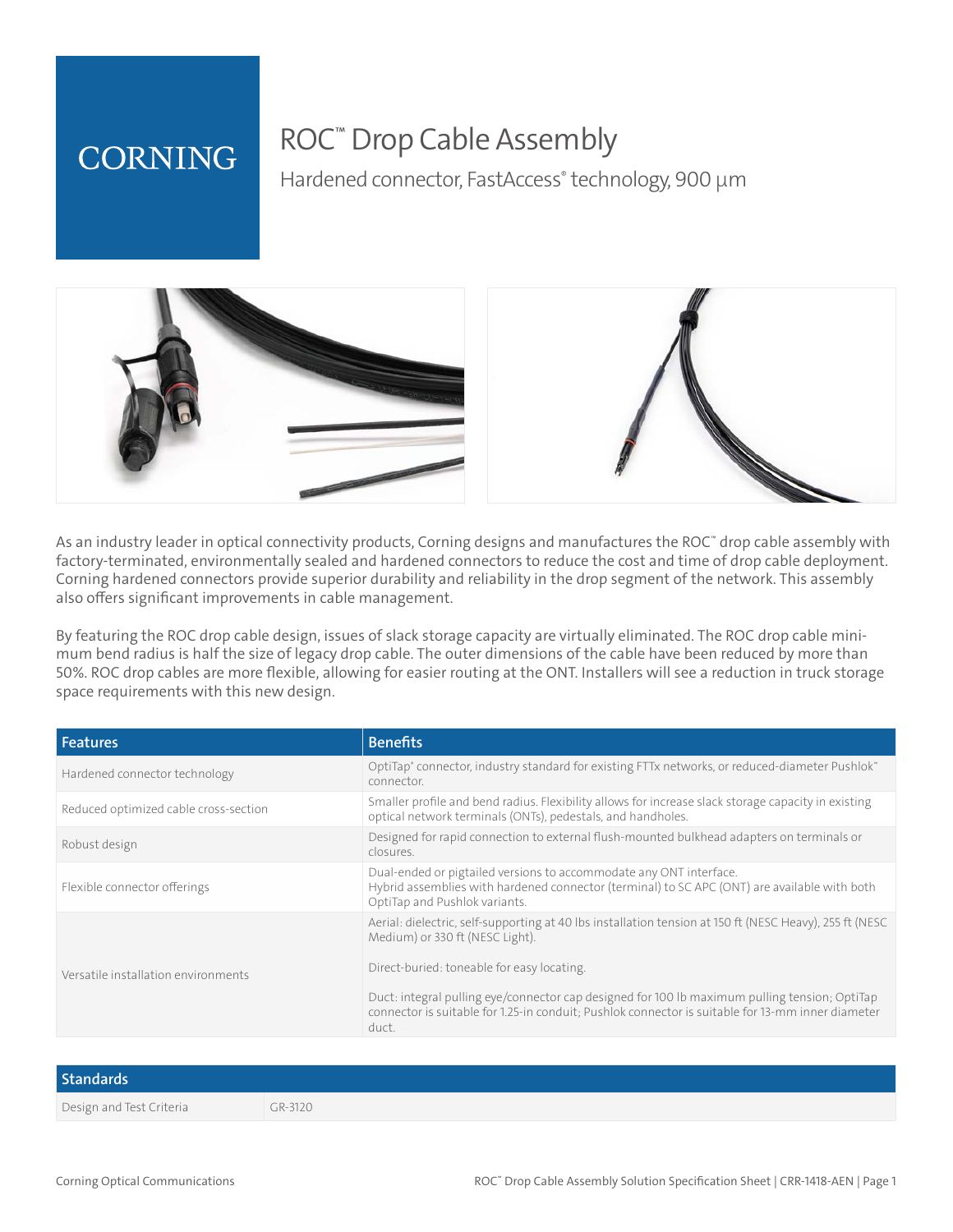| <b>OptiTap<sup>®</sup></b> Assembly Specifications |                         |                          |
|----------------------------------------------------|-------------------------|--------------------------|
| Connector                                          |                         |                          |
| Insertion Loss, Typical                            | $0.15$ dB               |                          |
| Reflectance, Typical                               | $-0.65$ dB              |                          |
| <b>Outer Diameter Dimensions</b>                   | 20.0 mm (with dust cap) |                          |
| Cable                                              |                         |                          |
| Axial Pull, Plug to Adapter Coupling Strength      |                         | $50.0$ lb                |
| Axial Pull, Plug to Cable, Through the Dust Cap    |                         | 100.0 lb                 |
| Cold Mate/Demate                                   |                         | -40°C mechanical testing |

| Pushlok <sup>"</sup> Assembly Specifications    |                         |                          |
|-------------------------------------------------|-------------------------|--------------------------|
| Connector                                       |                         |                          |
| Insertion Loss, Typical                         | $0.15$ dB               |                          |
| Reflectance, Typical                            | $-0.65$ dB              |                          |
| <b>Outer Diameter Dimensions</b>                | 12.0 mm (with dust cap) |                          |
| Cable                                           |                         |                          |
| Axial Pull, Plug to Adapter Coupling Strength   |                         | $50.0$ lb                |
| Axial Pull, Plug to Cable, Through the Dust Cap |                         | 100.0 lb                 |
| Cold Mate/Demate                                |                         | -40°C mechanical testing |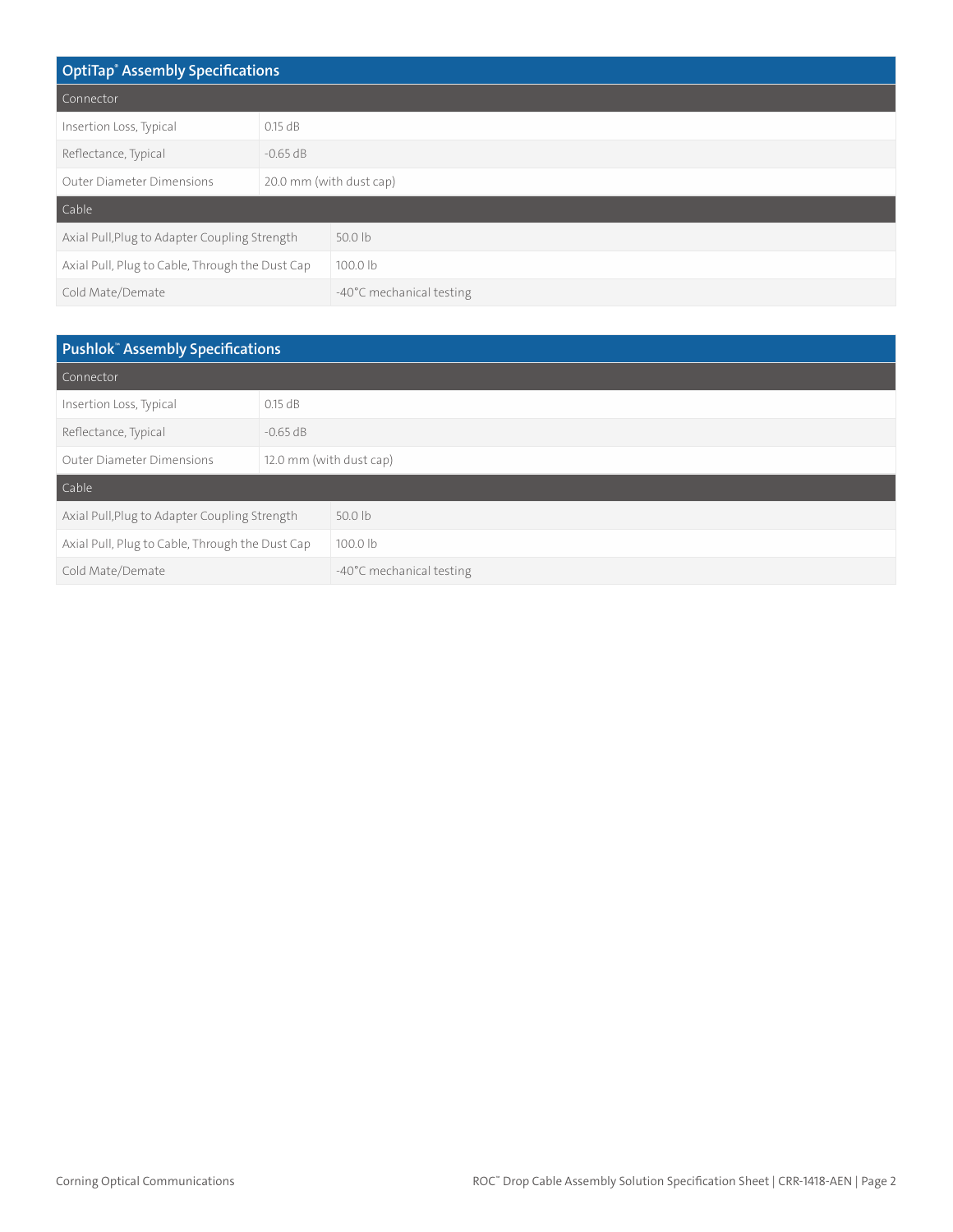### ROC™ Drop with OptiTap® Ordering Information



| Table A: Alpha codes for lengths $\geq 1,000$                    |                                                                  |                                                 |
|------------------------------------------------------------------|------------------------------------------------------------------|-------------------------------------------------|
| $A00 = 1.000$<br>$B00 = 1.100$<br>$C00 = 1.200$<br>$DOO = 1.300$ | $E00 = 1.400$<br>$F00 = 1,500$<br>$G00 = 1.600$<br>$H00 = 1.700$ | $JO0 = 1.800$<br>$K00 = 1.900$<br>$LOO = 2.000$ |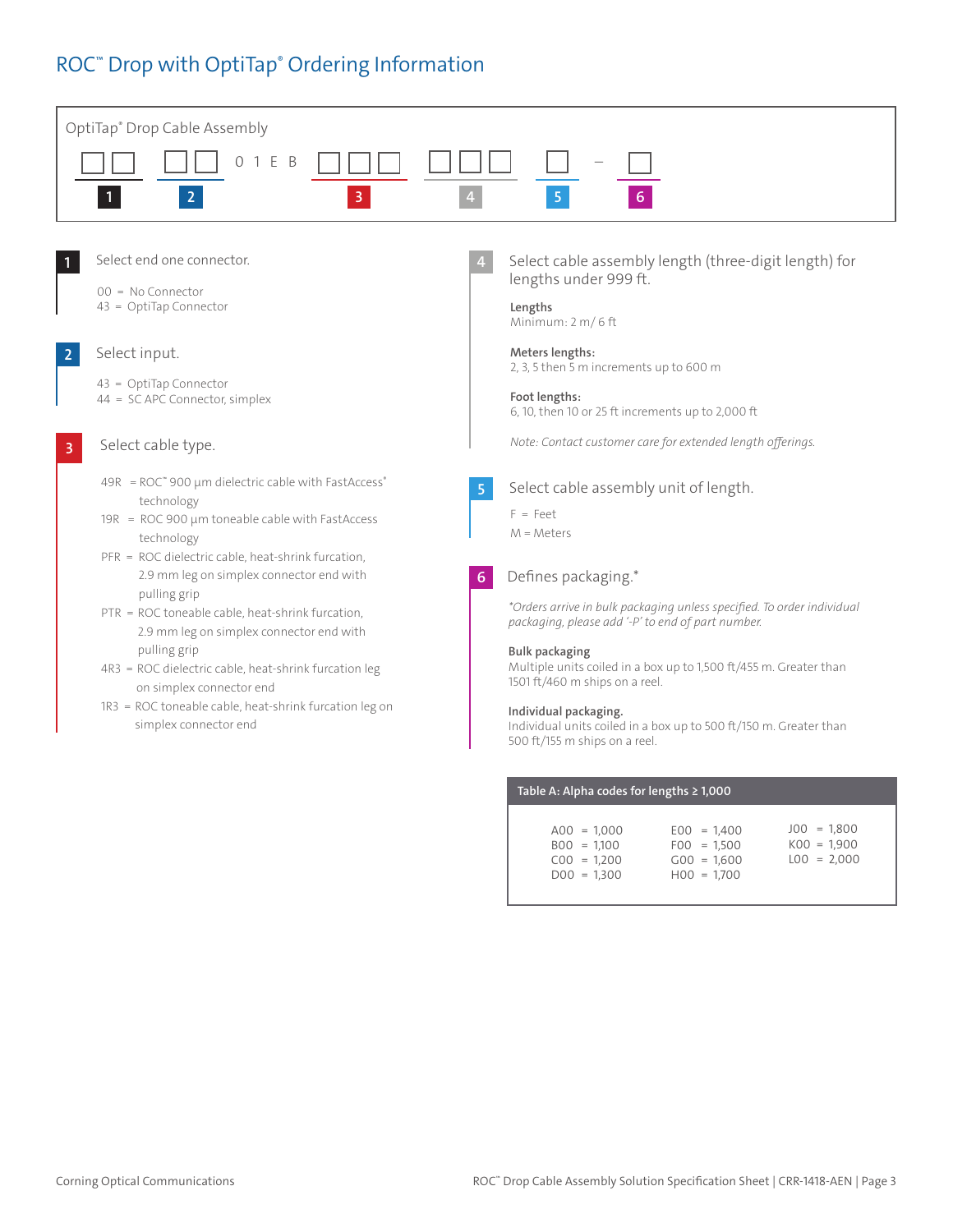### ROC™ Drop with Pushlok™ Ordering Information





| $JO0 = 1,800$<br>$E00 = 1.400$<br>$A00 = 1.000$<br>$KOO = 1,900$<br>$B00 = 1.100$<br>$F00 = 1.500$<br>$LOO = 2.000$<br>$G00 = 1.600$<br>$C00 = 1.200$<br>$H00 = 1.700$<br>$DOO = 1.300$ |  |
|-----------------------------------------------------------------------------------------------------------------------------------------------------------------------------------------|--|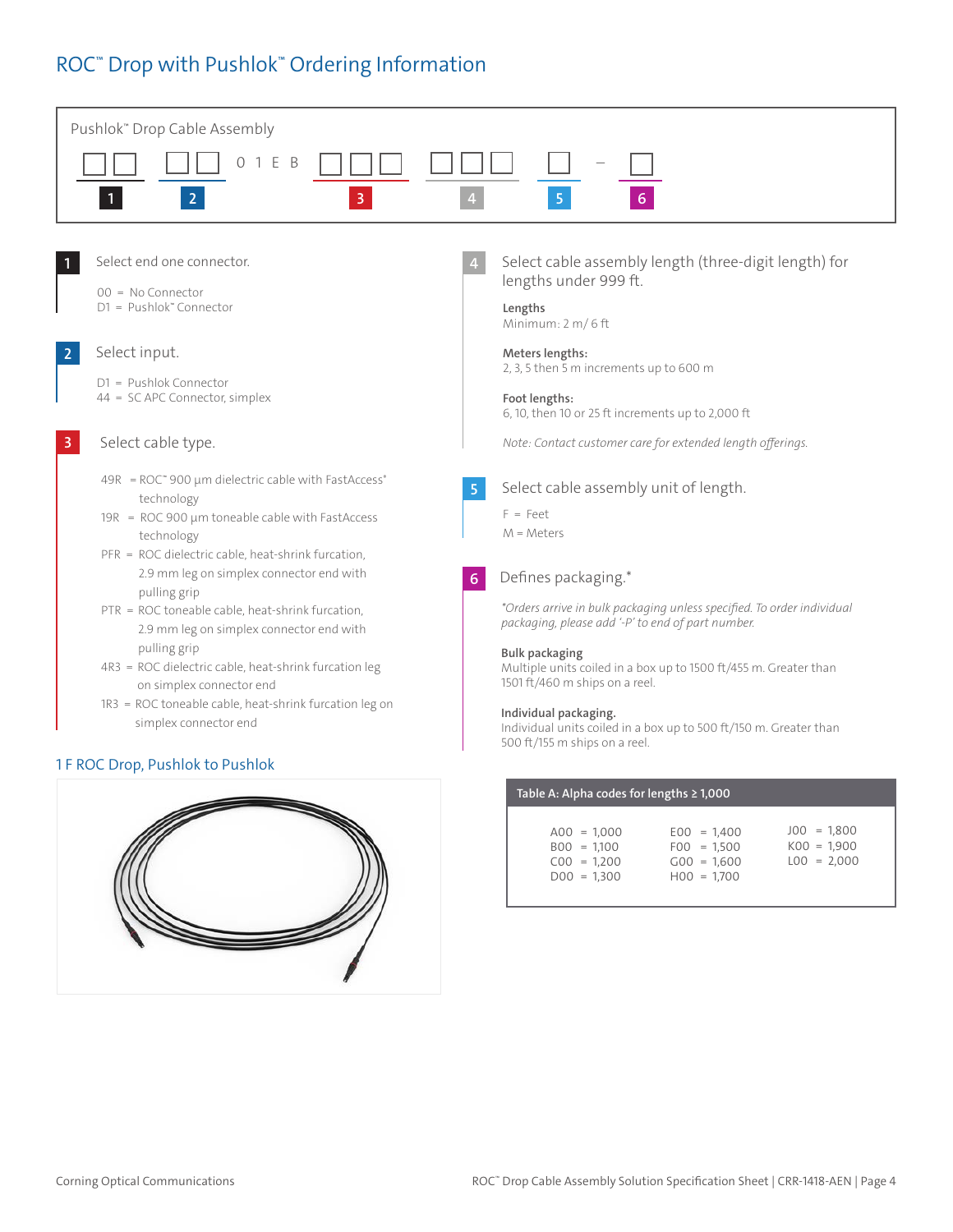## Small Cell ROC™ Drop with Pushlok™ Ordering Information





### 1 F ROC Drop, Pushlok to LC 1 F ROC Drop, Pushlok to Uniboot

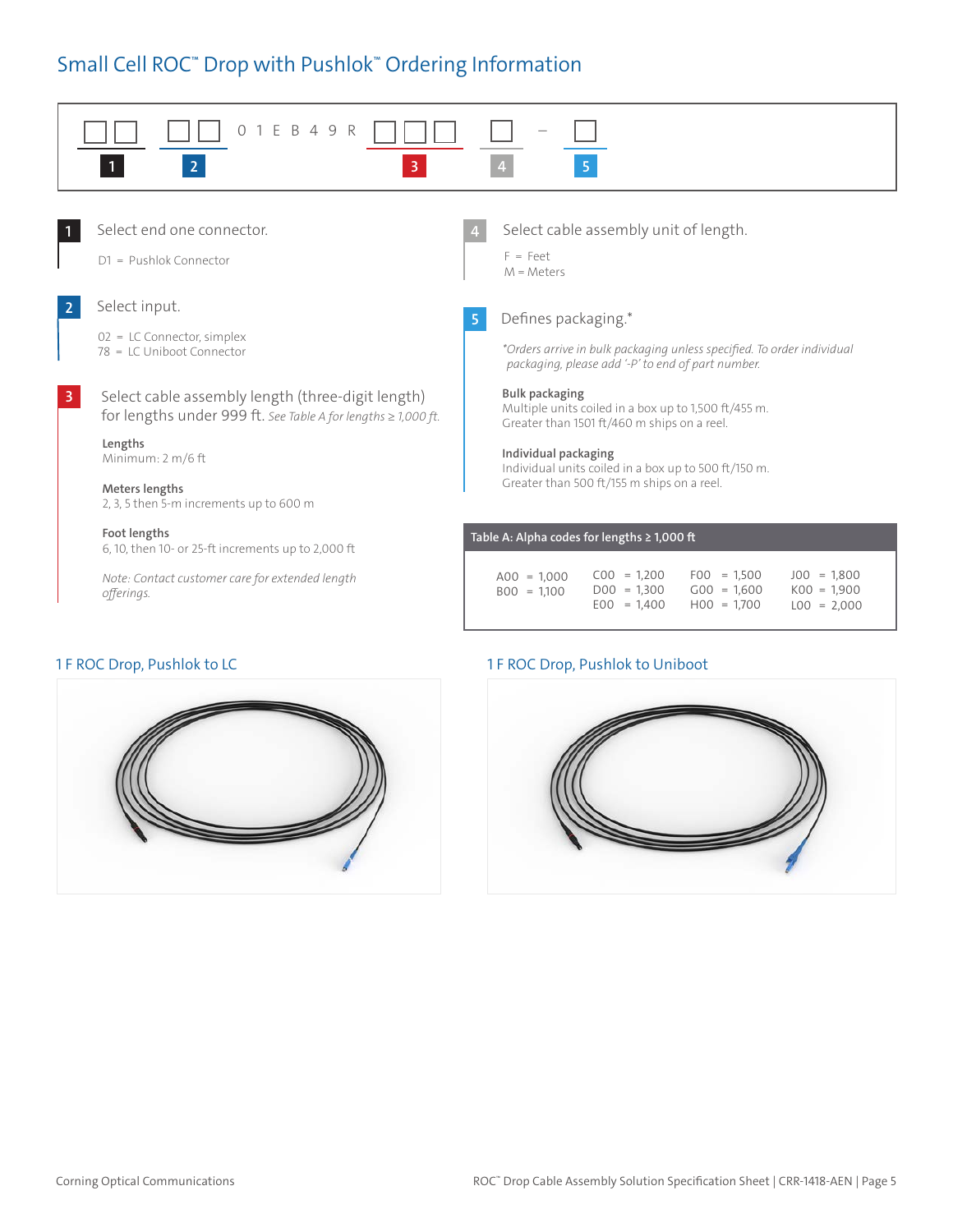### Pushlok™ Drop Cable Assembly Accessories



| Pushlok <sup>™</sup> Drop Cable Assembly Accessory Information |                                                                           |
|----------------------------------------------------------------|---------------------------------------------------------------------------|
| Evolv™ SC Converter with Pushlok™ Technology                   |                                                                           |
| Part Number                                                    | KT-PL-SHROUD-SC                                                           |
| Description                                                    | SC APC shroud for converting Pushlok drop connectors to an SC form factor |
| Minimum Order Quantity (MOQ)                                   | 10                                                                        |



| <b>Pushlok Drop Cable Assembly Accessory Information</b>     |                                                                                  |  |
|--------------------------------------------------------------|----------------------------------------------------------------------------------|--|
| Evoly OptiTap <sup>®</sup> Converter with Pushlok Technology |                                                                                  |  |
| Part Number                                                  | KT-PL-OPT-CONV                                                                   |  |
| Description                                                  | OptiTap housing for converting Pushlok drop connectors to an OptiTap form factor |  |
| Minimum Order Quantity (MOQ)                                 | 10                                                                               |  |